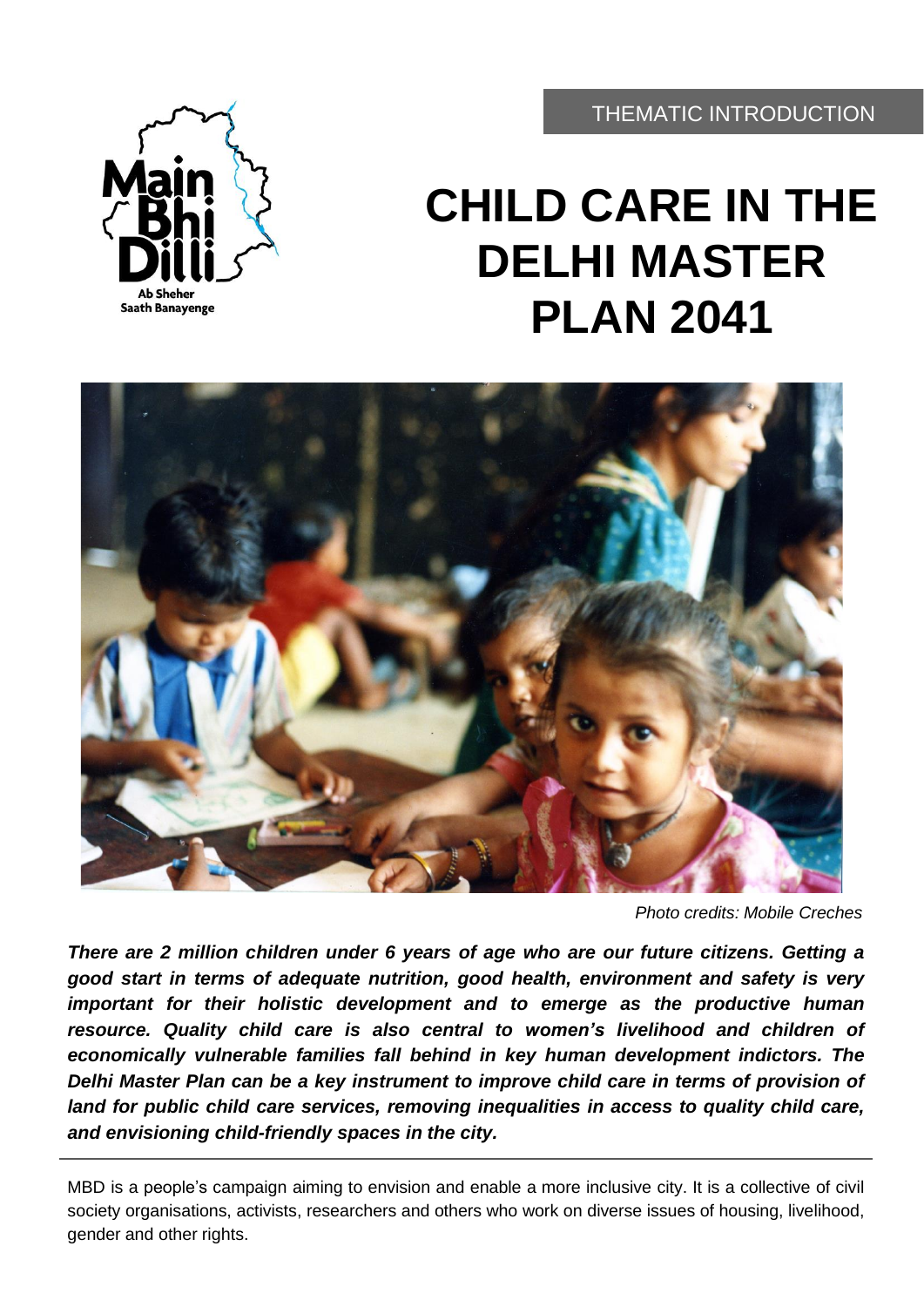# **YOUNG CHILDREN IN THE CITY**

Early Childhood is the period when the foundations for cognitive, physical, socio-emotional, language development and personality are laid. It is also the period of maximum vulnerability any deprivation can lead to irreversible repercussions. Since development is interdependent and synergistic in nature, inputs pertaining to different components need to be provided simultaneously to the child and across the sub-stages of early childhood.

Children of poor families face many disadvantages in accessing their needs. It is estimated that a large number of children (up to 17 lakhs) are out of school, with many remaining on the street or involved in child labour (Alliance of People's Rights). Children in informal settlements which lack access to even basic services suffer in terms of health, education and care needs.

There is a great deficit in adequate child care infrastructure in Delhi. There are around 10785 Anganwadi centres which cater to around 6.5 lakhs children when the population of children below 6 is as much as 19.80 lakhs. The services required for children with disabilities is also vastly inadequate.

Crimes against children is a ghastly reality, and spatial planning can address it in important ways by ensuring child-friendly spaces throughout the city.

27% children in Delhi are underweight and 30% are not immunized (NFHS IV 2015-16)

Everyday 17 children are missing (NCPCR) 47% children in Delhi are not getting preschool education

It is also a reality that mothers are the primary caregivers. This disproportionate burden of childrearing responsibilities has a huge impact on women's workforce participation, with Delhi having one of the lowest rates. A study conducted by SEWA showed that the provision of high quality, full day childcare was responsible for more than doubling women's incomes. Greater access to high-quality child care and early learning programs will support mothers so they can work and will benefit children, leaving them better prepared for pre-school and to be productive citizens when they grow up.

#### **CONTRIBUTIONS TO THE CITY**

Future productive human resource

Happy and vibrant environment- children bring joy and positivity to spaces

Every Re.1 invested in period of early childhood yields a return of Rs.25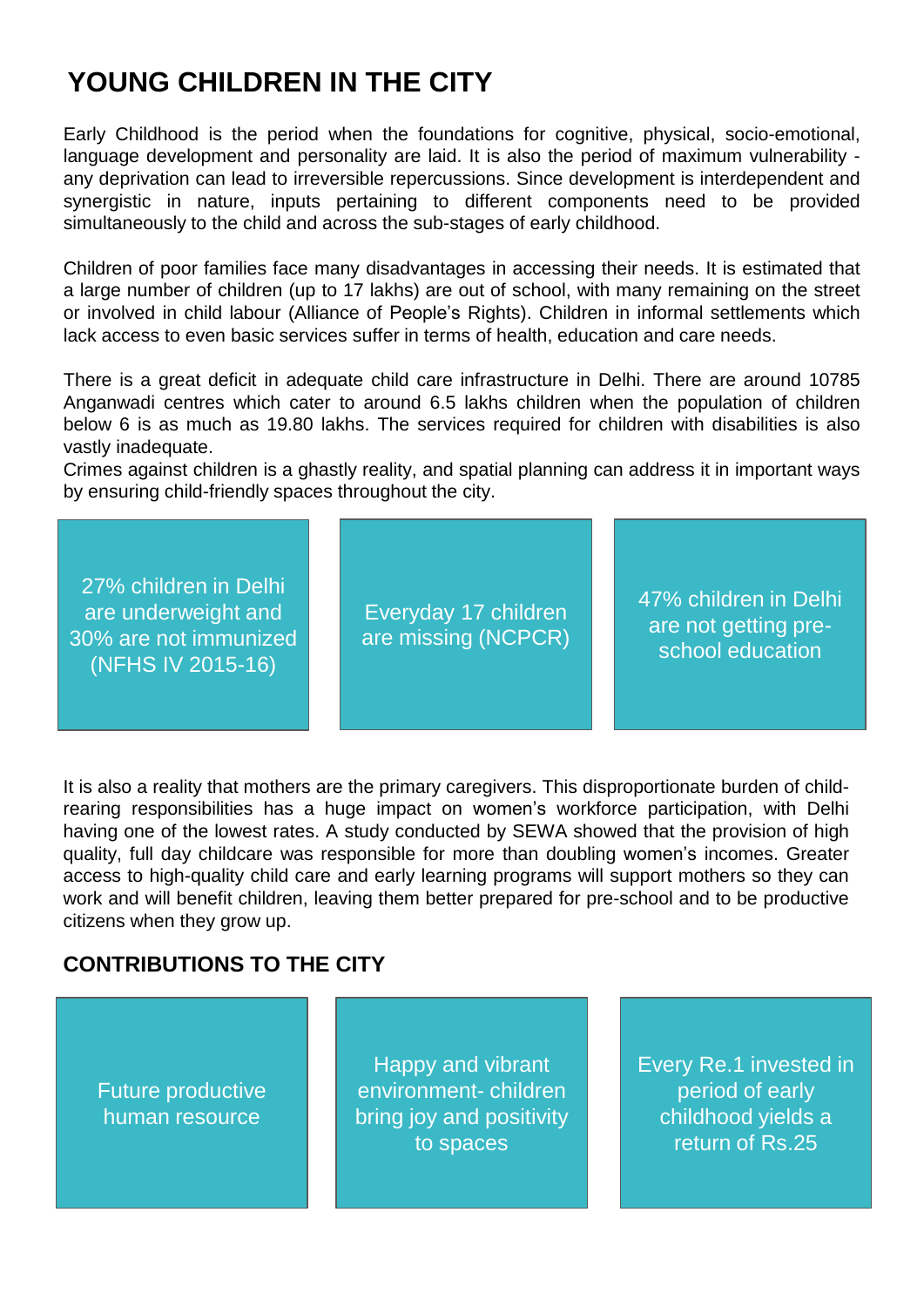# **KEY ISSUES**

### **LACK OF VISIBILITY & RECOGNITION**

- Not considered to be citizens and dependent on their caregiver
- Not sufficient grounded data on level of access and what are the needs of children

#### **LACK OF QUALITY CHILD CARE PROVISION**

 $\rightarrow$ 

- Lack of creches

- Lack of childcare facilities which meet the needs of women informal workers, homeless population etc. No specific child care provisions at
	- workplaces of informal workers

#### **HUNGER & MALNUTRITION**

- Insufficient access to ICDS services
- Less no. of anganwadi centres which can provide diet for malnourished children
- Lack of Nutrition Rehabilitation **Centre**

### **LACK OF SAFETY**

- There are high alert areas for children missing
- High incidence of crime against children like kidnapping, trafficking and sexual abuse

### **CHILDCARE PROBLEMS IN DELHI**

### **PROBLEMS OF ACCESSIBILITY**

Inadequate provisions for children with disabilities in schools and other public spaces

Lack of specialised centres for children with disabilities

#### **LACK OF CHILD FRIENDLY INFRASTRUCTURE**

- Public spaces and infrastructure like parks, roads, street lighting etc is not made keeping the needs of children in mind - Lack of public facilities for specialised needs of children and their caregivers